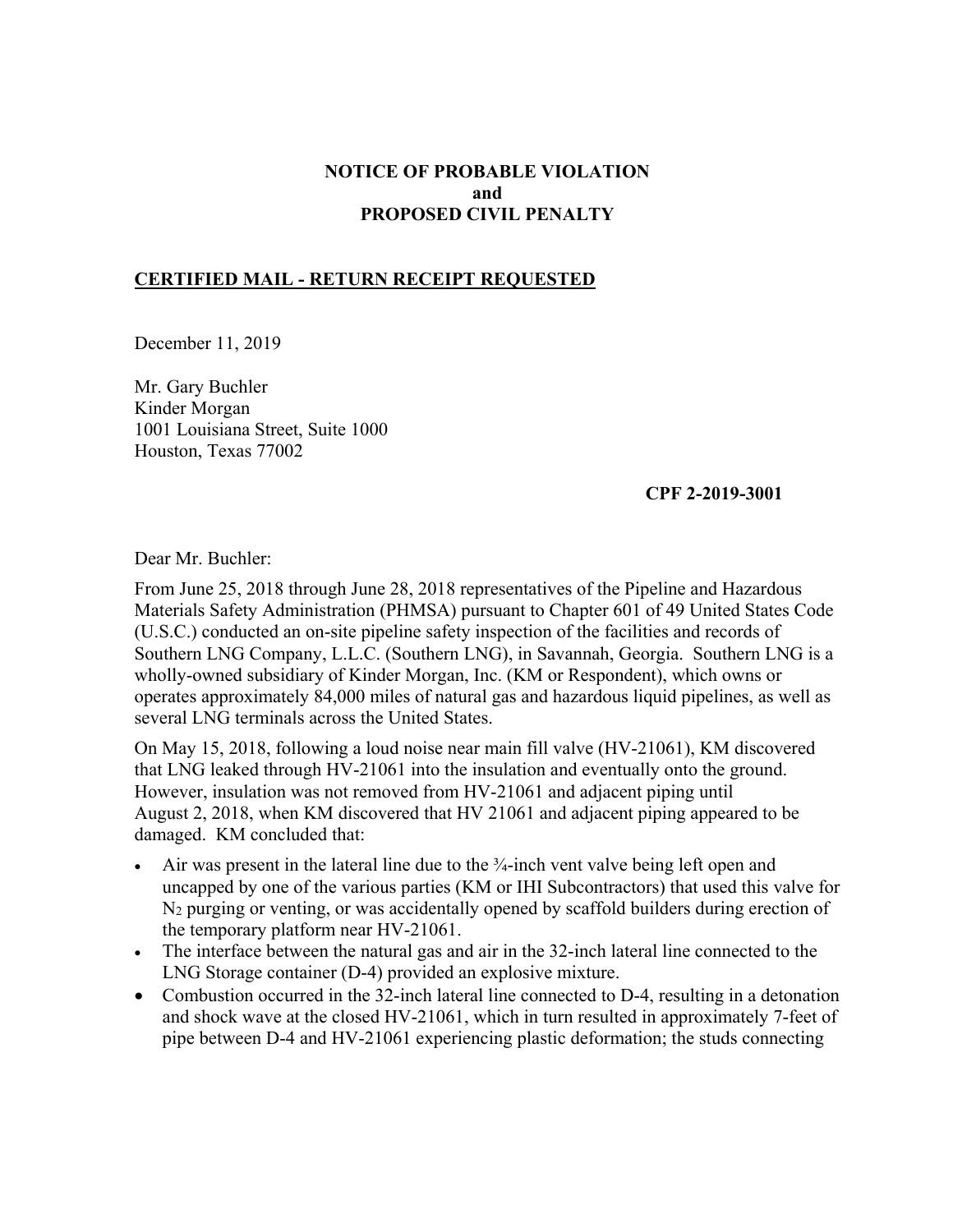the pipe flange to HV-21061 being stretched; and the seal ring, shaft, and upper and lower bearings of HV-21061 being damaged.

On June 1, 2016, the Federal Energy Regulatory Commission (FERC) issued an "Order Granting Section 3 and Section 7 Authorizations" (FERC Order). Condition 92 of the FERC Order requires KM to report significant non-scheduled events, including safety-related incidents, to FERC within 24 hours. In addition to verbally informing FERC inspectors during a May 22, 2018 annual inspection, KM reported the initial incident in its Semi-Annual Operating Report for the period of January to April 2018. In its June 30, 2018 Semi-Annual Operating Report, KM provided an update indicating that the insulation around HV 21061 was removed, the pipe deformity was discovered, and that KM was in the process of investigating the incident.

PHMSA inspectors conducted an on-site pipeline safety inspection of the facilities and records during the weeks of June 11 and June 25, 2018. KM failed to notify PHMSA inspectors of the incident. During the week of June 25, 2018, KM representatives also responded in the negative when specifically asked if any safety-related condition and/or incident had occurred since the previous O&M inspection, which occurred during the week of July 27, 2015.

As a result of the inspection, it is alleged that KM has committed probable violations of the Pipeline Safety Regulations, Title 49, Code of Federal Regulations (CFR). The items inspected and the probable violation(s) are:

### **1. § 191.5 Immediate notice of certain incidents.**

## **(a) At the earliest practicable moment following discovery, but no later than one hour after confirmed discovery, each operator must give notice in accordance with paragraph (b) of this section of each incident as defined in § 191.3**

KM failed to notify PHMSA at the earliest practicable moment following discovery, but no later than one hour after confirmed discovery, of a reportable incident, in violation of 49 C.F.R. § 191.5. As of the date of this letter, KM has not notified PHMSA of the incident described above, which was discovered on August 2, 2018.

Reportable incident is defined in 49 C.F.R. § 191.3 to include the following:

(1) An event that involved a release of . . . liquefied natural gas, liquefied petroleum gas, refrigerant gas, or gas from an LNG facility, and that results in one or more of the following consequences:

. . . .

(ii) Estimated property damage of \$50,000 or more, including loss to the operator and others, or both, but excluding cost of gas lost;

. . . .

(3) An event that is significant in the judgement of the operator, even though it did not meet the criteria of paragraph (1) or (2) of this definition.

KM is required to notify PHMSA of an incident involving a release of LNG or natural gas from an LNG facility and causing more than \$50,000 in property damage. Note that KM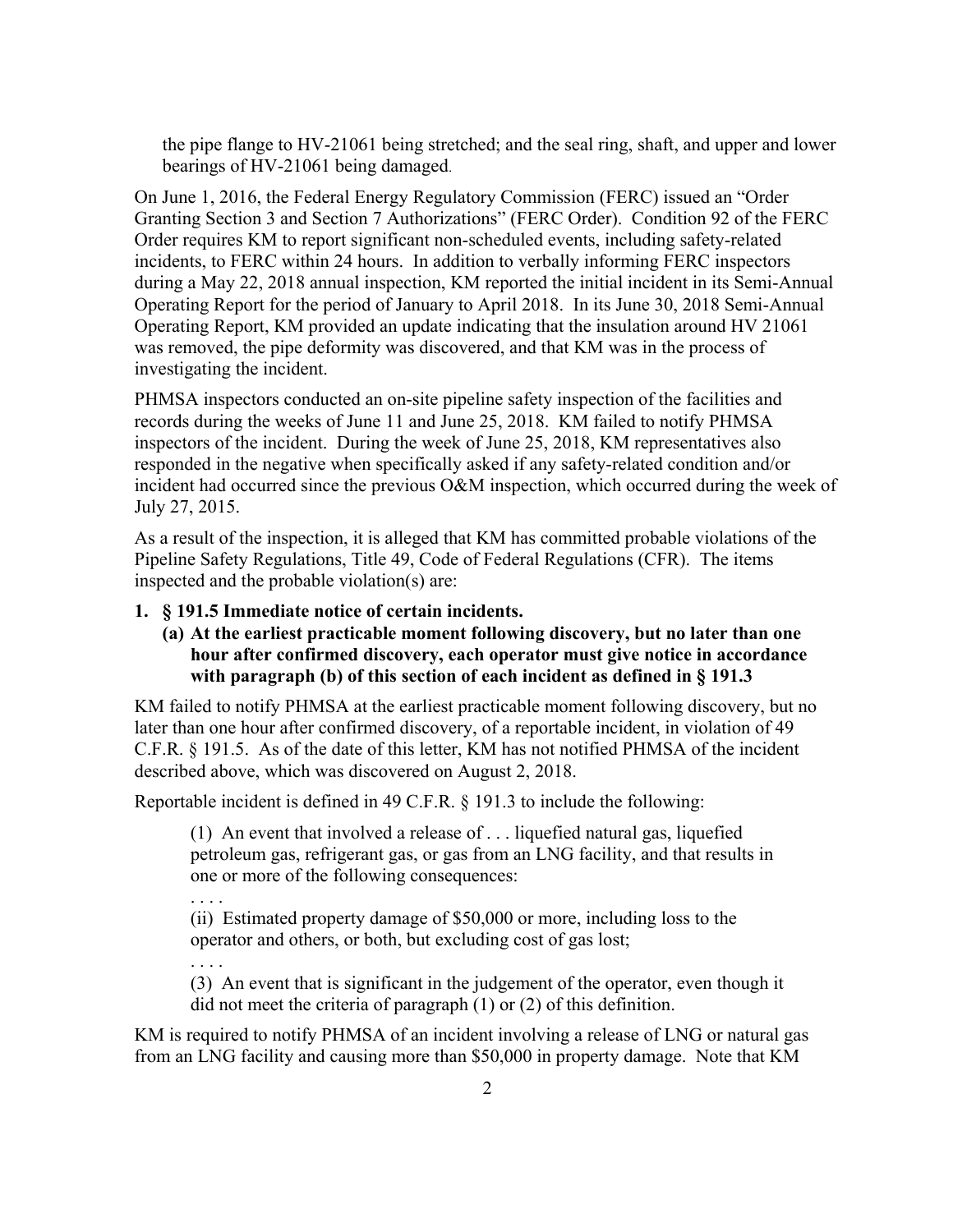followed the recommendations of the "Kinder Morgan, Savannah, GA, Inspection 32-inch Line to Tank D4" report prepared by TEAM Industrial Services, Inc. dated August 27, 2018 (TEAM Report), and removed and replaced the damaged components. The estimated cost associated with the defects and physical damages to the listed components above was reported by KM as \$497,880, which exceeds \$50,000.

KM is also required to report an event that is significant in the judgement of the operator. KM determined the event significant when it reported the event to FERC in its January to April 2018 and June 2018 Semi-Annual Operating reports.

### **2. § 191.25 Filing safety-related condition reports.**

**(a) Each report of a safety-related condition under § 191.23(a) must be filed (received by OPS within five working days, not including Saturday, Sunday, or Federal Holidays) after the day a representative of the operator first determines that the condition exists, but not later than 10 working days after the day a representative of the operator discovers the condition. Separate conditions may be described in a single report if they are closely related. Reports may be transmitted by electronic mail to [InformationResourcesManager@dot.gov](mailto:InformationResourcesManager@dot.gov) or by facsimile at (202) 366–7128.** 

KM failed to file a safety-related condition report as soon as the condition was discovered, but not later than 10 working days after discovery, in violation of 49 C.F.R. § 195.25. KM filed the safety-related condition report on September 26, 2019, which is 288 working days after discovery.

49 C.F.R. § 191.23(a)(6) states, in relevant part, that each operator shall report a safety-related condition involving facilities in service with "[a]ny malfunction or operating error that causes the pressure of a . . . LNG facility that contains or processes LNG to rise above its . . . working pressure . . . plus the margin (build-up) allowed for operation of pressure limiting or control devices." For plastic deformation to occur, the pipe must experience an internal pressure that exceeds the yield stress of the pipe material. The fact that plastic deformation occurred indicates that the LNG facility experienced an internal pressure above its designed working pressure plus the allowable build-up for operation of pressure limiting or control devices.

Despite concluding that a <sup>3</sup>/<sub>4</sub>-inch vent valve was inadvertently left open, creating a combustible mixture that resulted in a detonation and over pressure event in the pipe between D-4 and HV-21061, KM did not file a safety related condition report until September 26, 2019, in violation of 49 C.F.R. § 195.25.

# **Proposed Civil Penalty**

Under 49 U.S.C. § 60122 and 49 CFR § 190.223, you are subject to a civil penalty not to exceed \$218,647 per violation per day the violation persists, up to a maximum of \$2,186,465 for a related series of violations. For violation occurring on or after November 27, 2018 and before July 31, 2019, the maximum penalty may not exceed \$213,268 per violation per day, with a maximum penalty not to exceed \$2,132,679. For violation occurring on or after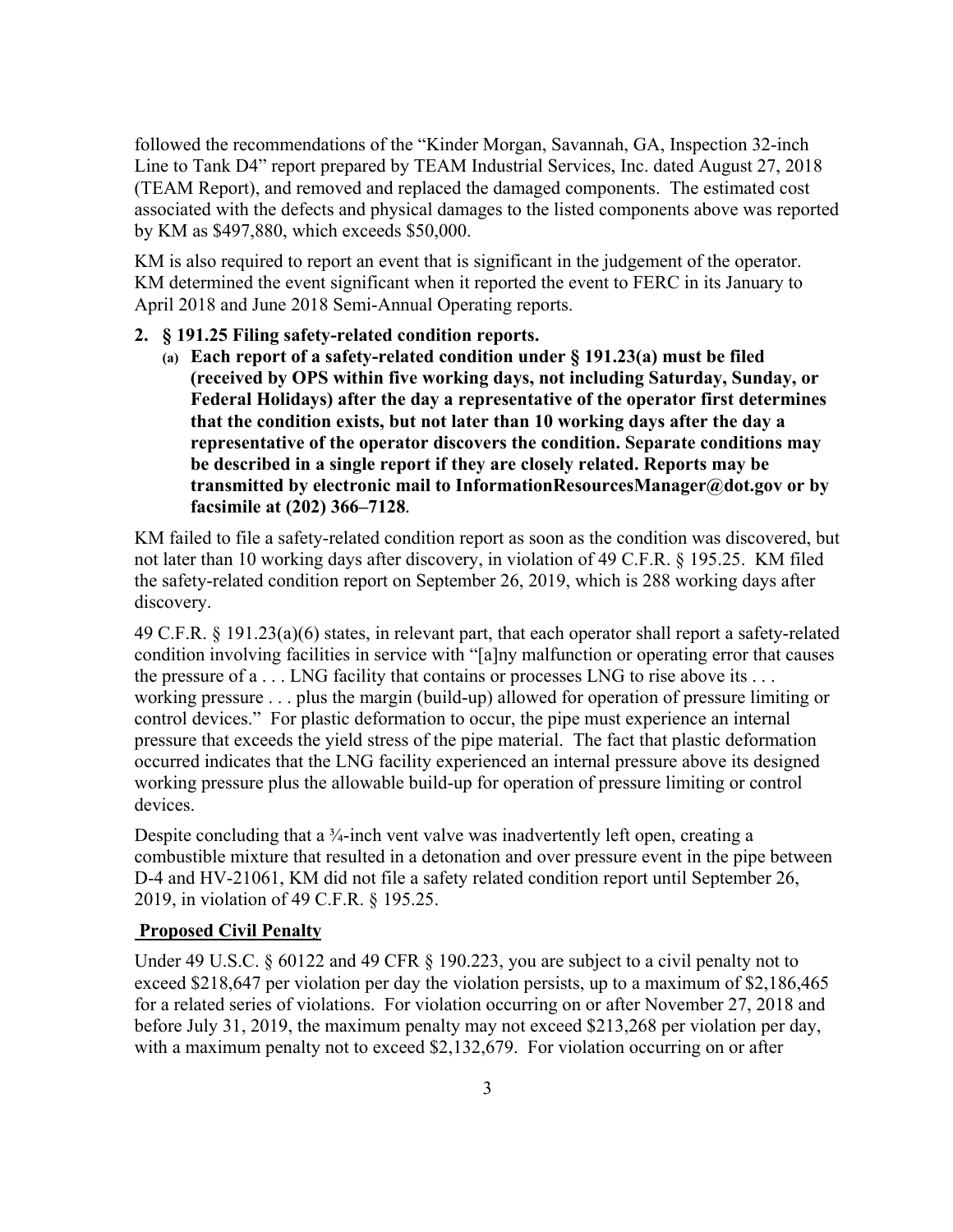November 2, 2015 and before November 27, 2018, the maximum penalty may not exceed \$209,002 per violation per day, with a maximum penalty not to exceed \$2,090,022. For violations occurring prior to November 2, 2015, the maximum penalty may not exceed \$200,000 per violation per day, with a maximum penalty not to exceed \$2,000,000 for a related series of violations. Also, for each violation involving LNG facilities, and additional penalty of not more than \$79,875 occurring on or after July 31, 2019 may be imposed. For each violation involving LNG facilities, an additional penalty of not more than \$77,910 occurring on or after November 27, 2018 and before July 31, 2019 may be imposed. For each violation involving LNG facilities occurring on or after November 2, 2018 and before November 27, 2018, an additional penalty of not more than \$76,352 may be imposed. For each violation involving LNG facilities occurring prior to November 2, 2015, an additional penalty of not more than \$75,000 may be imposed. The Compliance Officer has reviewed the circumstances and supporting documentation involved for the above probable violation(s) and has recommended that you be preliminarily assessed a civil penalty of **\$55,200** as follows:

| Item number | <b>PENALTY</b> |
|-------------|----------------|
|             | \$36,200       |
|             | \$19,000       |

## **Response to this Notice**

Enclosed as part of this Notice is a document entitled *Response Options for Pipeline Operators in Compliance Proceedings*. Please refer to this document and note the response options. All material you submit in response to this enforcement action may be made publicly available. If you believe that any portion of your responsive material qualifies for confidential treatment under 5 U.S.C. 552(b), along with the complete original document you must provide a second copy of the document with the portions you believe qualify for confidential treatment redacted and an explanation of why you believe the redacted information qualifies for confidential treatment under 5 U.S.C. 552(b).

Following the receipt of this Notice, you have 30 days to submit written comments, or request a hearing under 49 CFR § 190.211. If you do not respond within 30 days of receipt of this Notice, this constitutes a waiver of your right to contest the allegations in this Notice and authorizes the Associate Administrator for Pipeline Safety to find facts as alleged in this Notice without further notice to you and to issue a Final Order. If you are responding to this Notice, we propose that you submit your correspondence to my office within 30 days from receipt of this Notice. This period may be extended by written request for good cause.